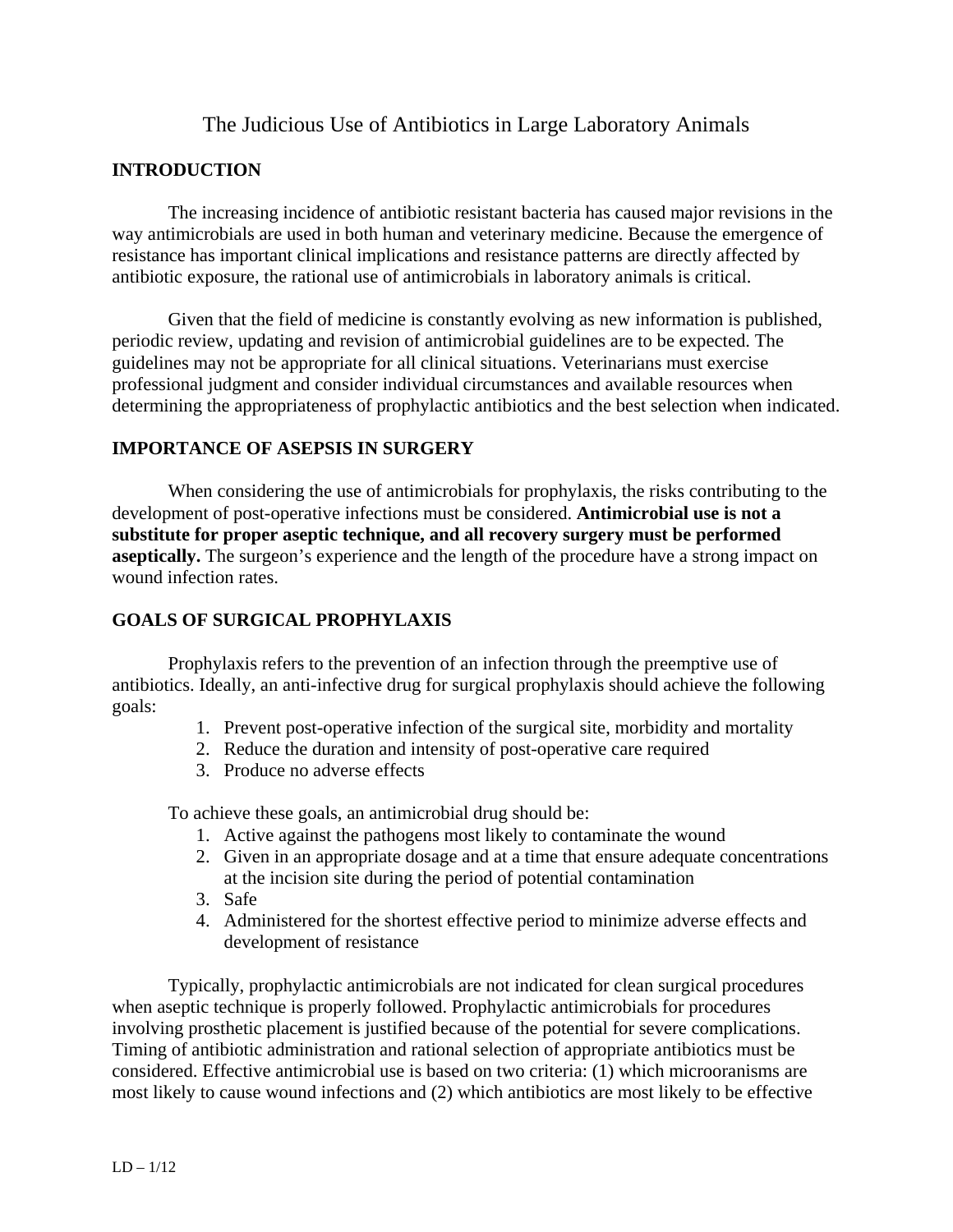against potential offending microorganisms. Coagulase-positive *Staphylococcus* species and *Escherichia coli* are the preponderant aerobic bacteria isolated from veterinary surgical patients.

#### **PROPHYLAXIS IN VETERINARY PATIENTS**

 At present, cefazolin, a first generation cephalosporin, at 22mg/kg IV is the antibiotic of choice for prophylaxis in veterinary orthopedic surgery. Antibiotics should be administered at the time of anesthetic induction, repeated every 2 hours, and discontinued at the completion of surgery (Johnson 2007).

 Surgical microbial prophylaxis in animals is largely based on human studies due to the lack of controlled clinical trials in veterinary patients. The optimal duration of antimicrobial prophylaxis in veterinary medicine is unknown. However, the vast majority of published evidence in human medicine demonstrates that antimicrobial prophylaxis after wound closure is unnecessary (Giguere 2006). Prolonged use of prophylactic antimicrobial agents is associated with the emergence of resistant bacteria and is more likely to result in adverse effects.

### **PROPHYLAXIS IN HUMAN PATIENTS**

 The use of prophylactic antibiotics in human neurosurgery remains controversial (AHSP 1999, Cacciola 2001, Jones 2005, Savitz 2002). However, meta-analysis of randomized studies have demonstrated the efficacy of prophylactic antibiotics in patients experiencing craniotomies (Barker 1994). Importantly, clean surgical procedures carry a risk of less than 5% for postoperative wound infections. In humans, *S. epidermidis* and *S. aureus* are the predominant isolates from post-surgical infections (AHSP 1999), similar to that found in veterinary patients. According to the American Society of Health-System Pharmacists, cefazolin continues to be the drug of choice for antimicrobial prophylaxis in humans due to the low overall frequency of cefazolin failure as a result of resistance including for elective craniotomies and orthopedic surgeries with implantation of internal devices (AHSP 1999).

 Current recommendations in neurosurgery include the prophylactic use of antibiotics for up to 24 hours (Iacob 2010). The antibiotic selected should have a narrow spectrum of activity based on microbes likely to infect the surgical site and the prophylactic use of broad spectrum antibiotics for long durations is to be avoided (Iacob 2010). Cefazolin is commonly used in human craniotomies (Klekner 2003) and shown to be efficacious when repeated at 2-4 hour intervals during surgery. Because of the preponderance of Gram positive pathogens, cefazolin has been used perioperatively to prevent infection and has been efficacious when administered as a single dose prior to surgery (Dempsey 1988). Cefazolin remains above the MIC for most bacteria in the serum for approximately 6 hours and in wound excretion for 12 hours following the last dose (Klekner 2003).

 For patients in which MRSA is a significant concern, human neurosurgeons choose cefuroxime (a cephalosporin similar to cefazolin) combined with gentamicin (Hammond 2002) at induction. In this report, only one MRSA infection was prevented per 421 patients treated compared with cefuroxime alone with an assumed 15% prevalence of MRSA. Singe dose administration an antibiotic (usually a cephalosporin) with cleansing of the surgical site with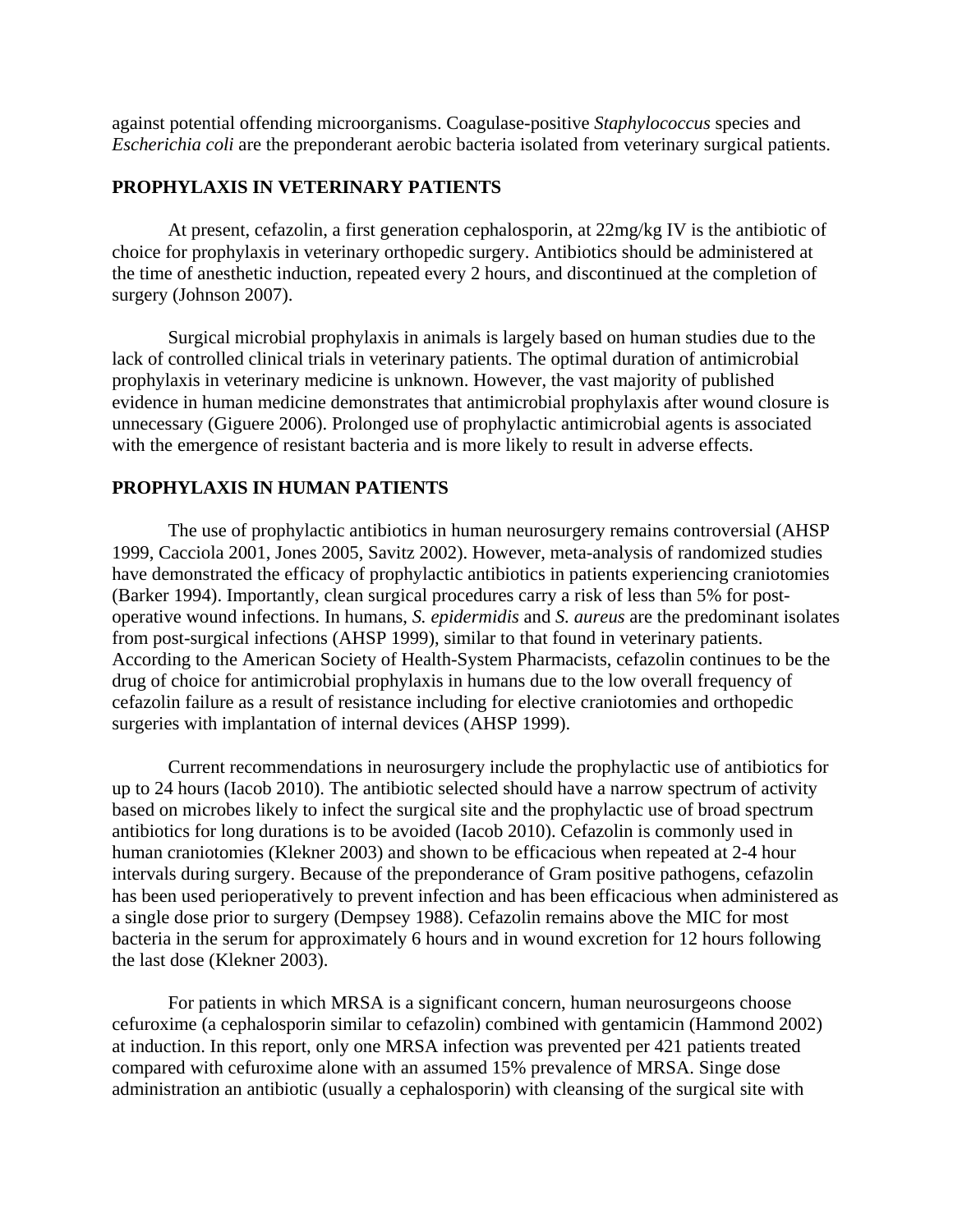rifamycin or a similar drug also has demonstrated efficacy in preventing post-operative infections in clean neurosurgery (Cacciola 2001).

Some reports describe the use of prophylactic antibiotics for seven days following neurosurgery with second-generation cephalosporins being the most efficacious in preventing post-operative infection (Yamamoto 1992). However, single doses of ampicillin/sulbactam at induction of anesthesia and continued at 5 hour intervals during surgery were as efficacious in preventing post-operative infections in clean neurosurgery patients as seven day courses of antibiotics following surgery in another report (Fujiwara 2000).

Based on published data, the current recommendation from the National Surgical Infection Prevention Project is that prophylactic antimicrobial agents be discontinued within 24hrs of the end of surgery (Bratzler 2005).

Interestingly, one report found that intra-operative lavage with povidine-iodine diluted with sterile saline (1:1) was more efficacious than prophylactic antibiotics (even when continued 10 days post-operatively) at preventing post-operative wound infection in neurosurgical patients (Strohecker 1985). Following this study, the authors limited the practice of antimicrobial prophylaxis to cases that were known to be contaminated and kept a post-operative infection rate at 0.8%. This report indicates the importance of surgical asepsis in preventing post-operative infections and highlights the limited role of prophylactic antibiotics in compensating for poor aseptic technique. These findings have been reported in other randomized clinical trials for neurosurgery and other procedures without compromising wound healing (Cheng 2005, Fournel 2010).

## **DLAM POLICY ON PERIOPERATIVE ANTIBIOTIC USE**

- 1. Aseptic technique is the most important prevention for post-operative infection. Careful attention to proper aseptic technique is required for all recovery surgeries.
- 2. Cefazolin 22mg/kg IV, administered at time of anesthetic induction and repeated at 2hr intervals throughout the surgery, is the antibiotic of choice for procedures involving implantation of devices or opening a major cavity.
- 3. DLAM encourages intra-operative lavage with 10% povidine-iodine solution diluted with sterile saline (1:1) prior to closure for procedures involving implantation of devices.
- 4. The routine use of post-operative antibiotics is generally not indicated. For cases where post-operative infection would be catastrophic, investigators should consult with DLAM veterinarians to determine the most appropriate post-operative antibiotic regimen.